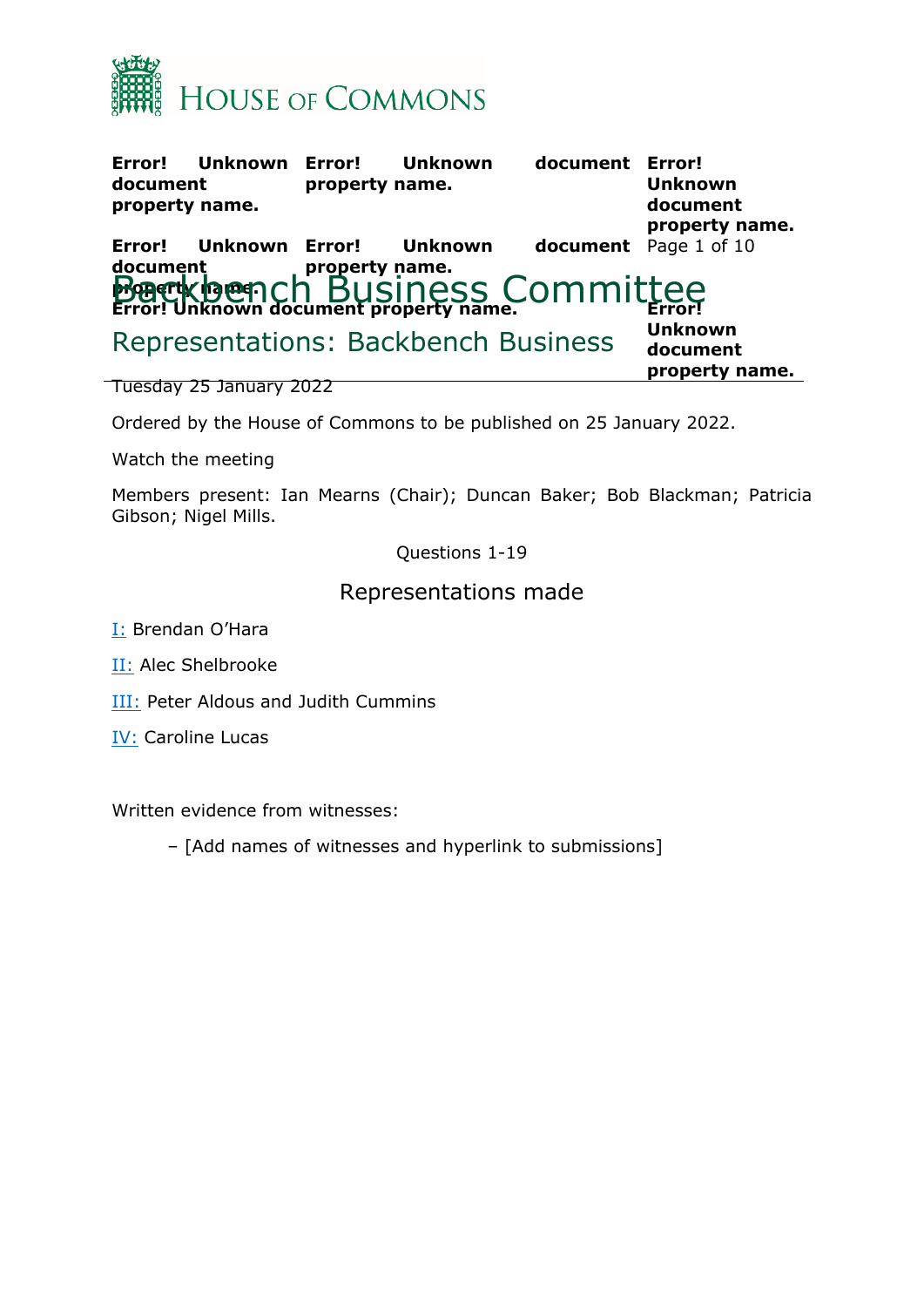

<span id="page-1-0"></span>

| document | Error! Unknown Error!<br>property name.                            | property name. | <b>Unknown</b> | document | Error!<br><b>Unknown</b><br>document<br>property name.                                                                                                                                                                                                                                                                                                                                                                                                                                         |  |
|----------|--------------------------------------------------------------------|----------------|----------------|----------|------------------------------------------------------------------------------------------------------------------------------------------------------------------------------------------------------------------------------------------------------------------------------------------------------------------------------------------------------------------------------------------------------------------------------------------------------------------------------------------------|--|
|          | Error! Unknown Error! Unknown<br>Boendano'Hara madoropertonatives. |                |                |          | <b>document</b> Page 2 of 10                                                                                                                                                                                                                                                                                                                                                                                                                                                                   |  |
|          | you, please.                                                       |                |                |          | property name.<br><b>Error! Unknown document property hame</b> and welcome to the Backbench<br><b>Error! Business Committee. Sorry for the delay in beginning our proceedings,</b><br>but we are following immediately on from Divisions in the House. Our<br>first application this afternoon is Mr Brendan O'Hara, and the subject of<br>his application is the UK Government's position on the Yazidi genocide<br>following the conviction of Taha al-Jumailly in Germany. Brendan, over to |  |

*Brendan O'Hara:* Thank you, Mr Mearns. As you say, the landmark ruling in Germany in November changed everything in terms of how a genocide is perceived. Up until now, the UK Government position, which was reiterated as recently as Thursday, was that it is not for Governments to decide what is or is not a genocide—that it is very much for the courts to decide.

It is interesting that last week, at the Uyghur tribunal debate, the Government were very clear that the reason the Uyghur tribunal was independent and unofficial was that no court had officially said that what was happening in China was, in fact, a genocide. Now, a court in Germany has said that this is a genocide: this individual was tried for the murder of a child—put on trial under the German ruling of universal jurisdiction. He defended it vigorously, saying that it was not genocide, but the courts found that it absolutely was. Given that change, this debate would seek to allow Members to inquire of the Government what consideration they have made of this ruling, and to put on record how that will change the legal position of the Government, in terms of what is and what is not a genocide. Further to that, recommendation 21(b) of the Bishop of Truro's report said that we should be trying more people, not on terrorist charges but on other, wider charges. That is due to be in by July 2022, so again, a debate would give an opportunity for the Government to say where their thinking is on that.

There is no doubt that the Yazidi community are among the most beleaguered and brutalised people in the world. Thousands have been murdered by Daesh; thousands have been put into sexual slavery; and thousands of women and girls are still missing. The UN has said that there is clear and convincing evidence that a genocide was committed. A court has now confirmed that, and on a human level, it is to say to the Yazidi communities that we have not forgotten them—that we will not allow time to make us forget what happened to them. They have very few, if any, powerful friends and allies in the world, and it would be a good example for us to be able to show that we have not turned a blind eye to their suffering. The German ruling makes it imperative that the Government respond, and this will give the Government a chance to respond to that.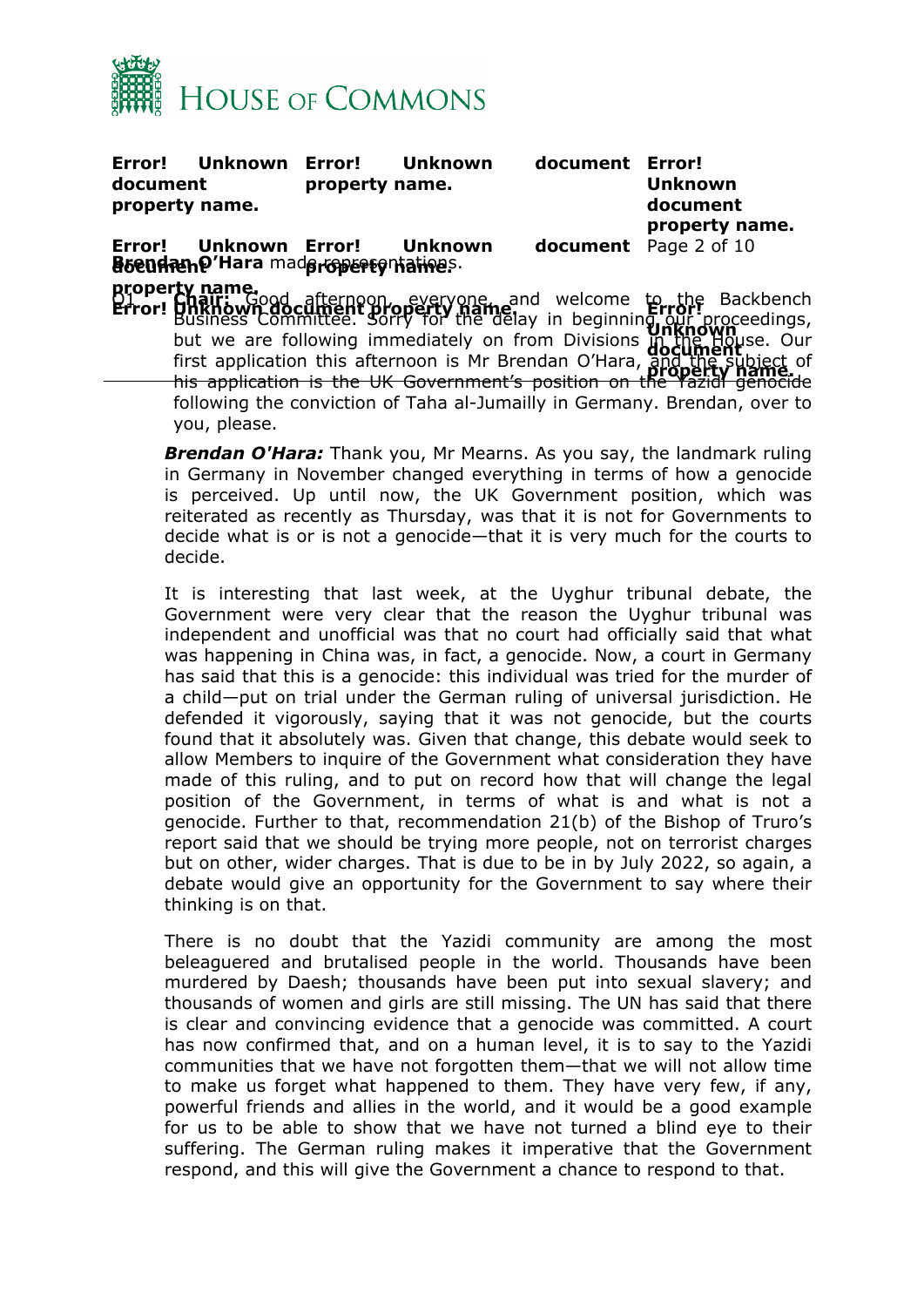

| Error!<br>document<br>property name. | <b>Unknown</b> | Error!<br>property name. | Unknown        | document Error! | <b>Unknown</b><br>document<br>property name.                                                                                             |
|--------------------------------------|----------------|--------------------------|----------------|-----------------|------------------------------------------------------------------------------------------------------------------------------------------|
| Error!                               | <b>Unknown</b> |                          | Error! Unknown |                 | <b>document</b> Page 3 of 10<br>docum Chair: Thank yproperty was take it that the answering Department for property rating the the FCDO? |
|                                      |                |                          |                |                 | Error!<br><b>Unknown</b>                                                                                                                 |

**Chair:** Okay. Bob, please.

**document property name.**

Q3 **Bob Blackman:** Thanks very much for your presentation. I agree with the concerns you raise. In terms of allocation of time, would a Tuesday morning suit you, rather than a Thursday, for a Westminster Hall debate?

*Brendan O'Hara:* I am at the mercy of the Committee on that. I am just very keen that this is debated, and I will accept whatever the Committee offers.

Q4 **Bob Blackman:** So if we offered you Tuesday 8 February—

*Brendan O'Hara:* Yes, I can see no reason why I wouldn't do that.

**Chair:** It is the right answering Department, and it would get your debate in in a timely fashion, because for a Chamber debate, you would probably be waiting until after February half term. In that case, if there are no further questions, colleagues, thank you very much indeed, Brendan. We will let you know in due course, quite soon, if that is exactly what we determine.

*Brendan O'Hara:* Lovely. Thank you very much.

<span id="page-2-0"></span>**Alec Shelbrooke** made representations.

Q5 **Chair:** Good afternoon, Alec, and welcome. Your application this afternoon is on fulfilling the recommendations of the Cumberlege report, so Alec, over to you, please.

*Alec Shelbrooke:* Thank you, Chair. The Cumberlege report was a highly intense, important, and respected report done by Baroness Cumberlege, and it was called "First Do No Harm". This is in direct relation to women's health. It covered Primodos, it covered mesh, and it covered sodium valproate. Those issues have left women with deformed babies, which came from the Primodos; babies with autism, which came from sodium valproate; and the mesh scandal. The sponsors on the form are specialising in different areas, and the one I am specialising in is mesh. We also have Caroline Nokes, Emma Hardy and Hannah Bardell—they are the leaders, really, from the other main parties.

In terms of mesh, women in this country had been given this miracle cure over the last 20 years, then the problems started to occur. A lot of these women did not know it had been done to them; a lot of women were being recommended for an operation they did not need; and now the NHS is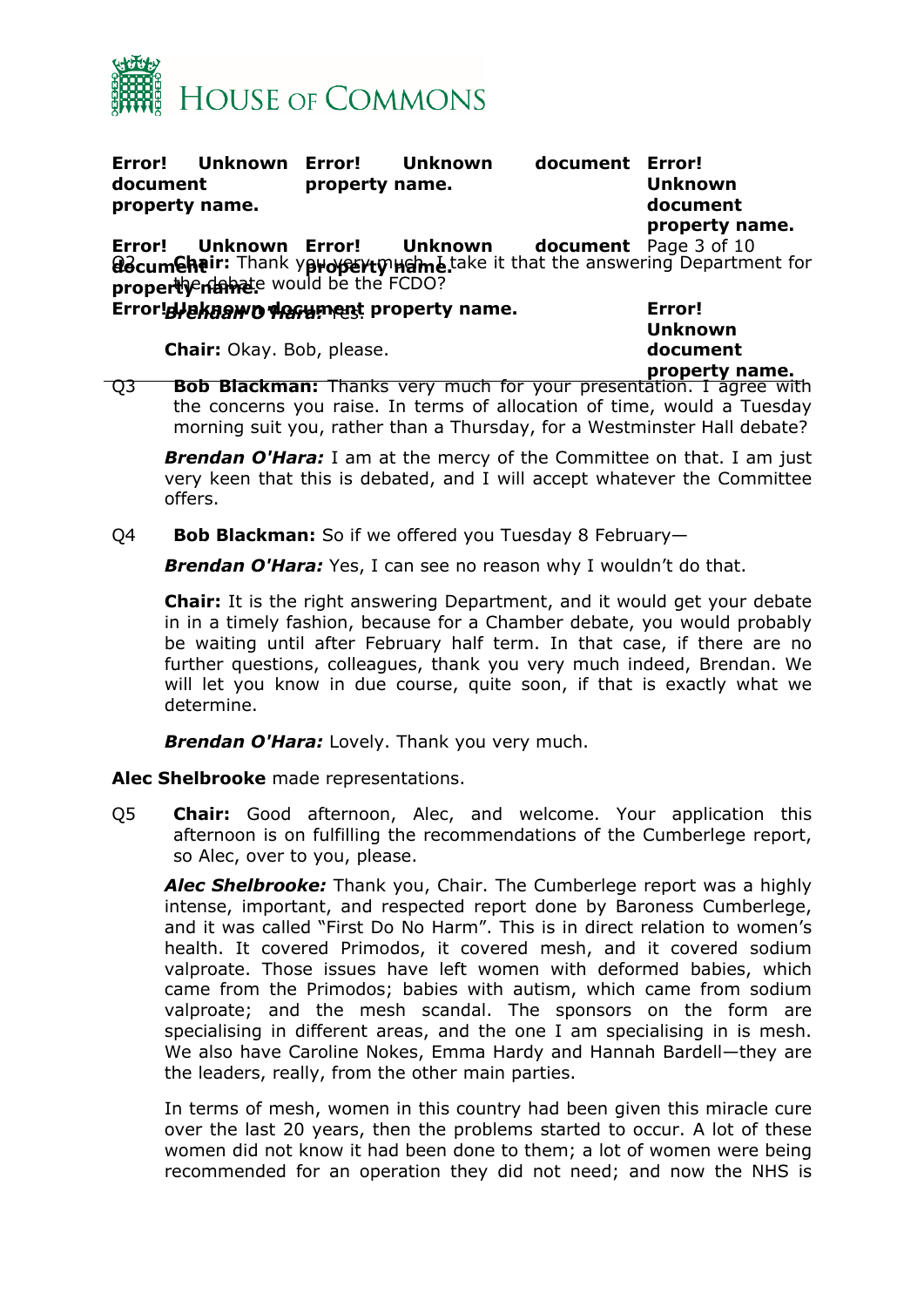

**Error! Unknown document property name. Error! Unknown document Error! property name.**

**Unknown document property name.**

**Error! Unknown docum୍କ**ଳ୍ପା£ property hare report made several recommendations, not least about **Error! Unknown document ክ֎/il** g that the **property ተክਜਇ.** operations to remove it. The Baroness document Page 4 of 10 **Error! Unknown document property framble summer recept of the very last** moment, the then Minister of State put out a written m**inisterial st**atement saying that some of the key recommendations would curied forward, and those key recommendations were abso**luteberty natial to** these steps forward, to try and sort out this terrible imposition on women that continues to this day.

We did have a debate in July, in which we thought we had made some very important points about the Cumberlege review overall. The report came out, and then covid meant that we had to do it again on the year's anniversary of the report coming out. But since we had that debate, areas of the report have been binned. We think it is important that this report is implemented in full. You will notice, Chair, that I have managed to get a third of Conservatives, a third of Labour, and a third of SNP on the application, so I feel that this would certainly be a well-attended debate and one that really had cross-party support. We hope that, with a new Minister of State in place, we will be able to make the point that this needs to be revisited.

Q6 **Chair:** Thank you very much. According to your form, you are asking for Chamber time, but it is a general debate. If you wanted Chamber time, we do give precedence on a Thursday to applications with a votable motion.

*Alec Shelbrooke:* I am looking for a three-hour debate, because I think it has that much interest. As far as I am aware, you cannot have that in Westminster Hall. I would be happy to have it anywhere as long as I can get the maximum, because there is such interest among colleagues from across the House.

Q7 **Chair:** I think we could organise three hours, but it would have to be on a Thursday afternoon in Westminster Hall.

*Alec Shelbrooke:* I am perfectly happy to have it in Westminster Hall as long as we get the three hours, because I think that that time will be oversubscribed.

Q8 **Bob Blackman:** Obviously, I have every sympathy. The other attraction of a Westminster Hall debate is that you will get three hours, as opposed to the Chamber, where you are lucky if you get two and a half.

*Alec Shelbrooke:* My request for the Chamber was just because I am looking for three hours.

**Chair:** Actually, Bob, we have been quite fortunate recently, but there have been many occasions when Thursday Chamber debates are squeezed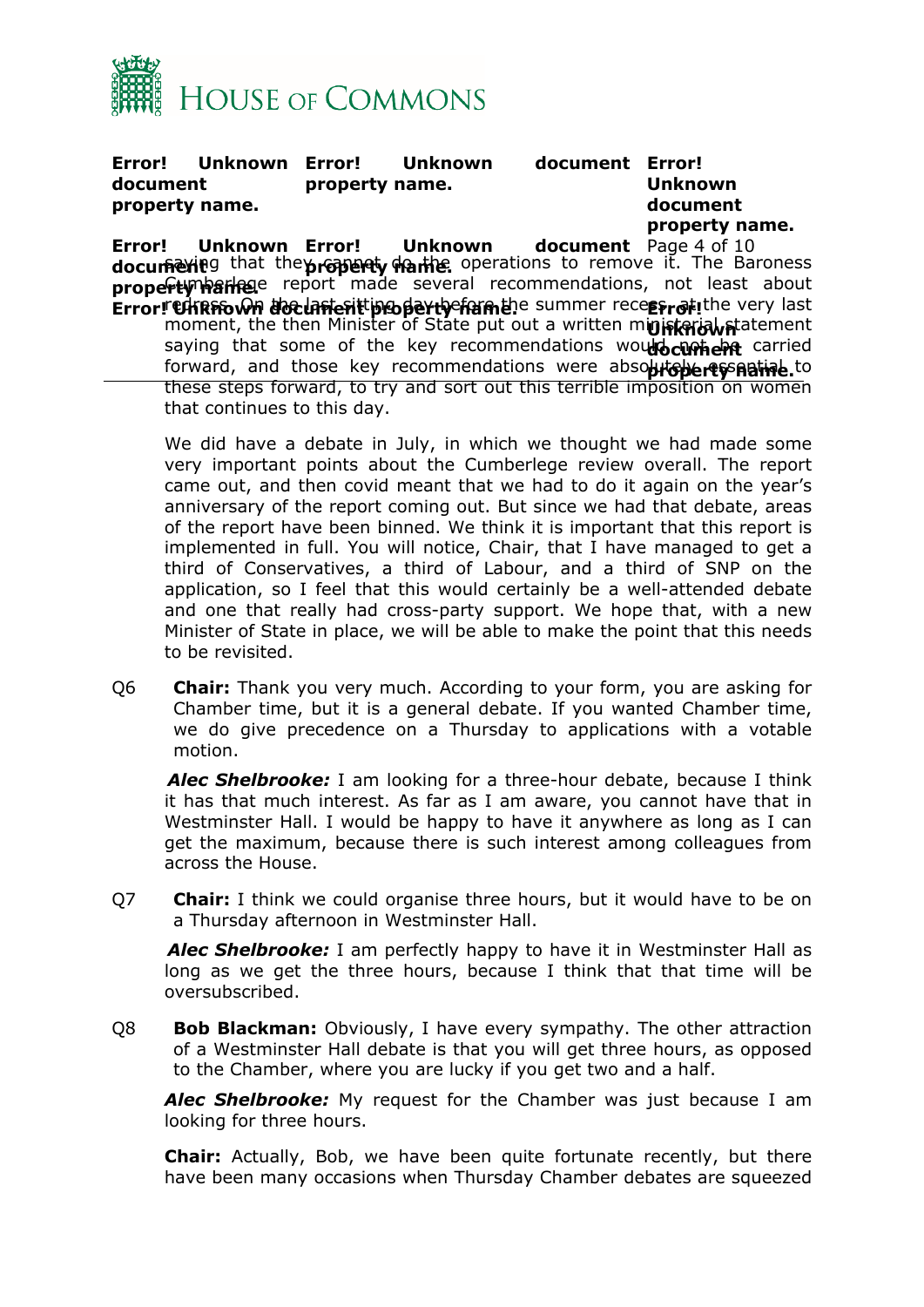

**Error! Unknown document property name. Error! Unknown document Error! property name. Unknown document**

**property name.**

**Error! Unknown docurte Al** minutes, spriby erty martizee hours, we could probably organise that **property name.** in Westminster Hall. **Unknown** document Page 5 of 10

**Error! Unknown document property name. Error!** Q9 **Bob Blackman:** Are there any dates or anything coming up? Is it time **document** sensitive?

**Alec Shelbrooke:** It is not time sensitive, and a Thursdaty is a pretty convenient for myself. NATO responsibilities will be finishing on Wednesday, so I can do a Thursday. It is not time sensitive in the sense that something is urgently coming up, but it is time sensitive in the sense that the binning of certain recommendations happened just before the summer recess, and we need to have that conversation and appeal to the Minister to start recognising why it is important that this issue is revisited.

Q10 **Bob Blackman:** Could you do 3 February?

*Alec Shelbrooke:* When is that? Next Thursday? What time would it be?

**Chair:** 1.30 pm.

*Alec Shelbrooke:* Yes.

**Chair:** We obviously need to look at the rest of the applications this afternoon, but that is a distinct possibility—only a possibility at the moment.

<span id="page-4-0"></span>**Peter Aldous and Judith Cummins** made representations.

Q11 **Chair:** This representation is close to my heart: access to NHS dentistry.

*Peter Aldous:* Many thanks for listening to us. I will start with a bit of background information, and I am sure Judith will add to what I have to say. From my perspective, this has been the No. 1 issue in my inbox for the past 10 months. It does affect coastal and rural communities, such as the one I represent, but it is an issue across the country. I will quote Sir Robert Francis, who chairs Healthwatch England, who said: "Every part of the country is facing a dental care crisis, with NHS dentistry at risk of vanishing into the void."

The BDA has shown that 38 million NHS dental appointments have been lost during the pandemic, which is the equivalent to a whole year of NHS dentistry appointments prior to covid. The problem has been around a long time, but covid has exacerbated it. There is now a growing backlog that needs to be addressed.

There are also tragic concerns when oral health issues are not addressed, particularly with regard to cancer. Dentistry is the No. 1 reason for hospital admissions for young people at the current time.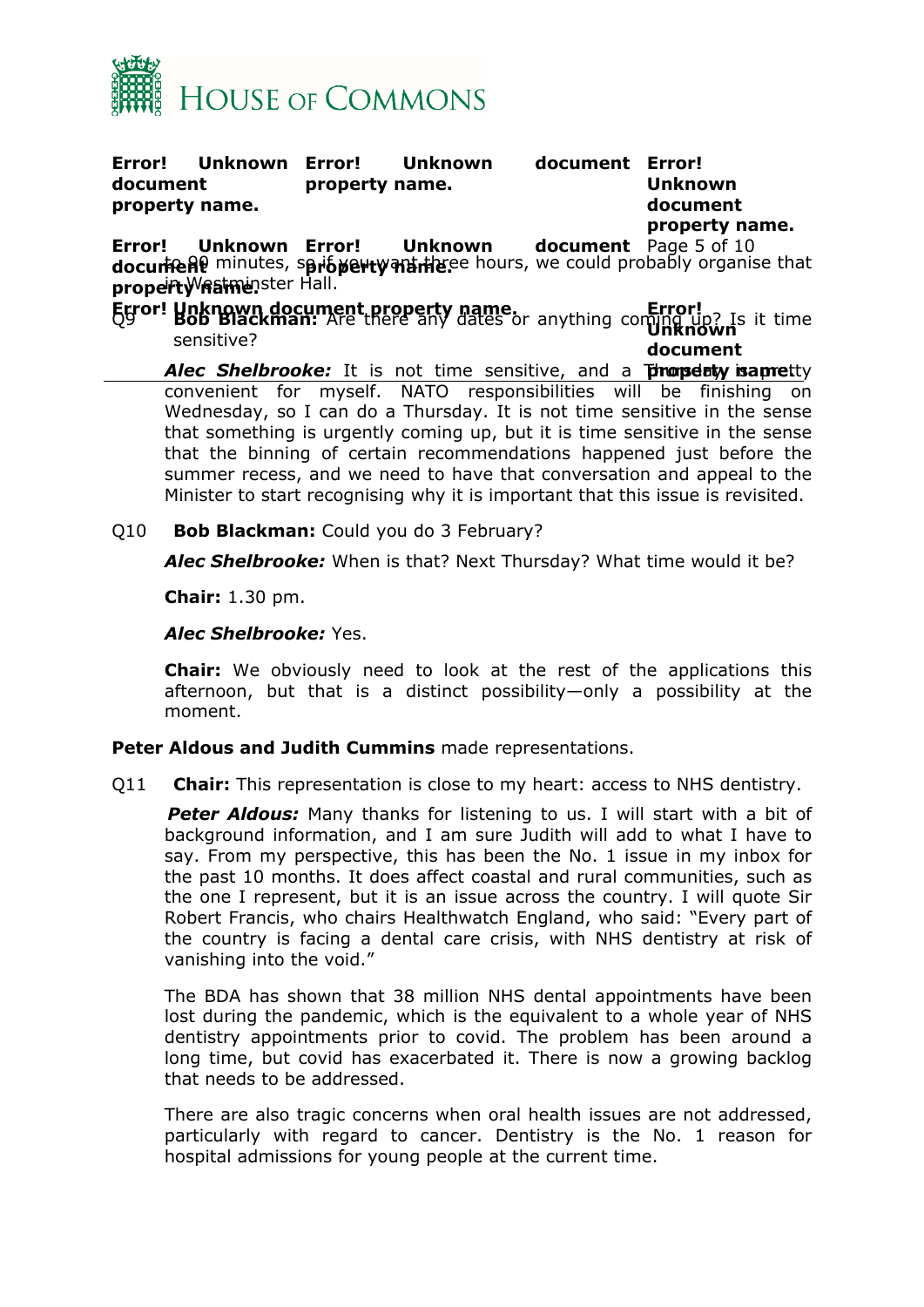

**Error! Unknown document property name. Unknown property name.**

**Error! Unknown document property name.**

**Error! Unknown docum่<del>e่ศ</del>ิเ** property **ramic is that is and 40** colleagues signed it. However, it was frustrating **Error! Unknown document heab**led an am**erdpenty to the.** Health and Care Bill on Report shortly document Page 6 of 10 **Error! Unknown document iproperty Ramet** stage, we only got four minutes **Unknown** to highlight the concerns.

**document**<br>I am aware that it has been announced today—I do not know the full I am aware that it has been announced today—I do not know the full<br>datails, that the Covernment are nutting additional **Property name**ric details—that the Government are putting additional money into NHS dentistry, but it is not just money that is needed to address the problem. There are recruitment challenges, in both the short term and the long term. There has been talk about reforming the 2006 contract for a long time. The industry is actually concerned that that may be kicked back into the long grass. There are procurement challenges. Then the issue of transparency and accountability needs to be addressed through the emerging integrated care systems.

You have seen our submission, and we have 39 colleagues on the form backing it. Since then, Giles Watling has come up, so we are up to the 40 mark. Ideally, we would prefer a three-hour debate, because if you allow half an hour for an opening speech and 10 minutes each for the closing speeches by the Opposition and the Government, the remaining 60 minutes would give everyone else only a minute and a half for their submissions. I am sure they all have a great deal more to say than that.

That is a little bit of background from me. I will hand over to Judith to add to it.

**Judith Cummins:** As Peter outlined, dentistry is in real crisis. Covid has had a devastating impact on NHS dental services, but this problem predates the pandemic. For years now, dentistry has not got enough in terms of commissioning. It has had savage cuts. It is the only service in the NHS that went into the pandemic with 2010 levels of funding. It is the Cinderella service of the NHS, and we are in real danger of seeing NHS dentistry wither on the vine. It is a really timely debate. It is an urgent debate. We have seen a funding cut of about a third in real terms over the past decade. As Peter mentioned, 40 other colleagues support this application.

Peter also mentioned the new money announced for dentistry today. To put that in context, it is £50 million for a dentistry blitz, but the BDA says that it will take much more than that to tackle the backlog, because that will fund only 350,000 additional funding appointments, which is less than 1% of what has been lost since the start of the pandemic. It is estimated that about £880 million is needed to tackle that backlog, so it is a drop in the ocean. While people are not ungrateful, there is a further problem with the funding that is being made available, because it is has to be spent by March. Obviously, giving money that cannot be spent because of time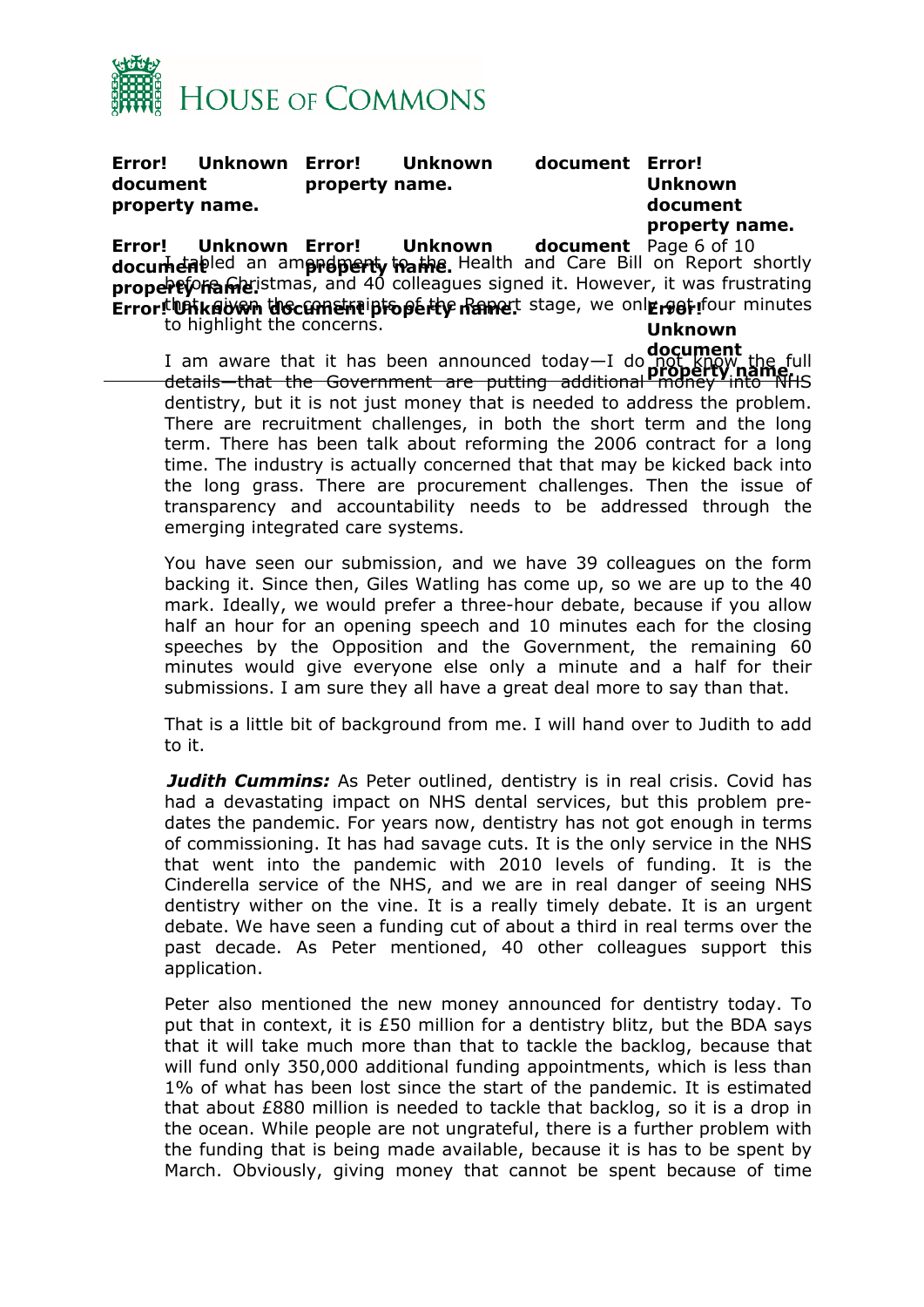

**Error! Unknown document property name. Unknown property name. Error! Unknown document property name. Error! Unknown** document raints is not read enon and all, I'm afraid. **property name. Unknown** document Page 7 of 10 **Error! Unknown document property name. Error! Unknown document** purpose and will actually serve patients right across the nation. **Property name.** We really are at crisis point in dentistry. We need more sustainable funding and, crucially, we need a reformed dental contract—which has been on the cards and promised for years—that is sustainable and fit for

A lot of issues need to be covered. We have unprecedented low morale in the profession, with long-standing systemic problems such as underfunding and delays, as well as delays to contract reform, coupled with the challenges raised by covid. We are seeing a massive exodus of dentists from the NHS dentistry service, couple with an increased need for dentists right across the country. That is why so many people right across Parliament support this debate. We would be very grateful if you could look at it favourably. Obviously, we would love three hours in the Chamber, but we recognise that that might not be available. We would like three hours more than anything.

Q12 **Bob Blackman:** Last night's Adjournment debate was a substantial one about dentistry in general, so obviously there has been a debate, although I absolutely recognise the number of colleagues who want to have this debate.

You have asked for a general debate, so would you take time in Westminster Hall? Otherwise you are going to have to wait quite a long time. We can give you a three-hour debate in Westminster Hall, but we cannot guarantee that you would get three hours in the Chamber.

**Peter Aldous:** I would say two things. First of all, there have been an awful lot of Adjournment debates on dentistry. I have had one and I am aware that Caroline Johnson had one about Lincolnshire, and obviously there was the debate last night. I think that illustrates the depth and seriousness of the issue.

From my perspective, the three hours sooner is better. Judith has outlined the announcement on additional funding and the fact that it is time limited. We need to get in, I think, as quickly as possible, just to highlight that it is not a question of a short-term fix. Now is the time to be coming out with a long-term solution.

Q13 **Bob Blackman:** We could allocate you Thursday 10 February.

**Peter Aldous:** My immediate reaction is that that would be great.

Q14 **Chair:** That is, of course, the last afternoon before the recess, but it is a timely debate and I think you would get enough colleagues to hang back to take part if the time were to be available.

*Judith Cummins:* We tend to see Members really committed to this.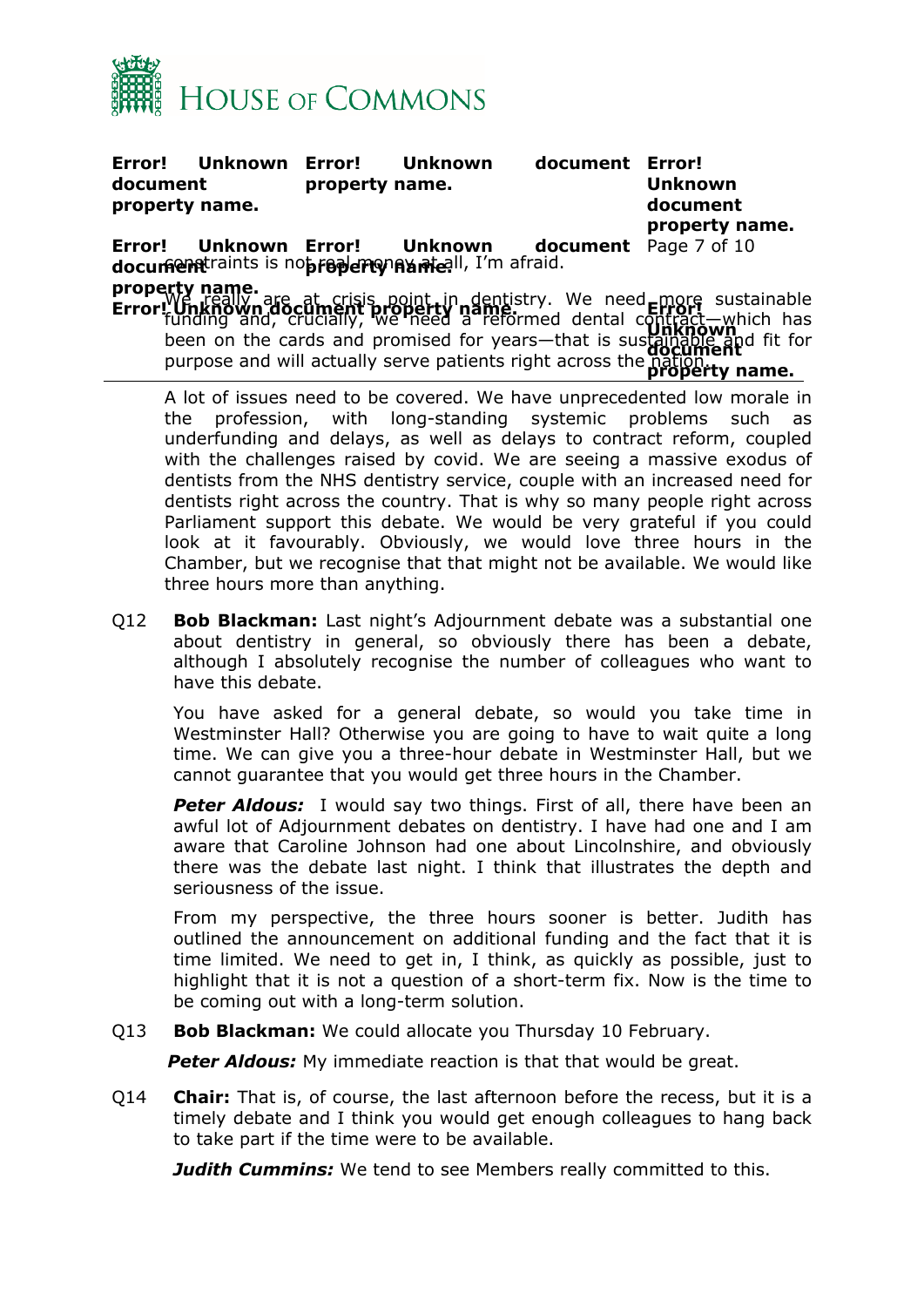

**Error! Unknown document property name. Unknown property name.**

document Error! **Unknown document property name.**

**Error! Unknown** document property **hame**rior to the pandemic. It was not perfect by any stretch of the **Error! Unknown document Glair:** I come f**property name**t was blessed with relatively good dental document Page 8 of 10 **Error! DRKING INK document platierly ham by comparison. Unfortunately, what** we are seeing with the pandemic is a situation where p**eoplen whan**regularly went for their check-ups every six months have not be**go to neene** dentist for two years now. We have gone from a situation whe**ß vise had name.** of the best dental health in the western world to one where it is deteriorating very, very quickly because of that lack of preventive input.

Q15 **Duncan Baker:** Speaking as the son of a dentist who was an NHS dentist for 34 years, as Peter knows quite well, this is a specialist subject. My father is very pleased he left the profession when he did, which is a sad thing to say. The service is an absolute disgrace at the moment. My inbox, probably because I am known as the son of a dentist in my local patch, includes cases every single week of people who simply cannot get treatment. I think 40 signatures show that this is widespread. I cannot believe there is anybody out there who does not have problems in their patch, so it is a very important matter to raise.

**Chair:** I would go as far as to say, Peter and Judith, that you should take the time in Westminster Hall. If you do not get the answers that you are looking for, I think that this would be a popular subject for a votable motion at some time in the future, later in the spring in the Chamber. Is that okay?

*Peter Aldous:* That would be great.

*Judith Cummins:* Thank you.

<span id="page-7-0"></span>**Caroline Lucas** made representations.

Q16 **Chair:** We now welcome Caroline Lucas. Make yourself comfortable, Caroline, and tell us about your application on protecting and restoring nature at COP15 and beyond. Over to you, Caroline.

*Caroline Lucas:* Apologies that it is only me making the pitch to you this afternoon. It seems this time of day is one when an awful lot of things are happening, one of which is the all-party group on the environment, which is where a lot of my co-sponsors are. I hope that the range of Members and parties represented on the application form demonstrates the strength and breadth of the support for this debate. You will see that over half of the names are from the Government party, and we are applying for a three-hour general debate in the Chamber on the forthcoming UN convention on COP15.

I have heard what you said and completely understand the pressure on the Chamber. I understand that it is easier to get debates in Westminster Hall, but I want to make the pitch because there has been so little on this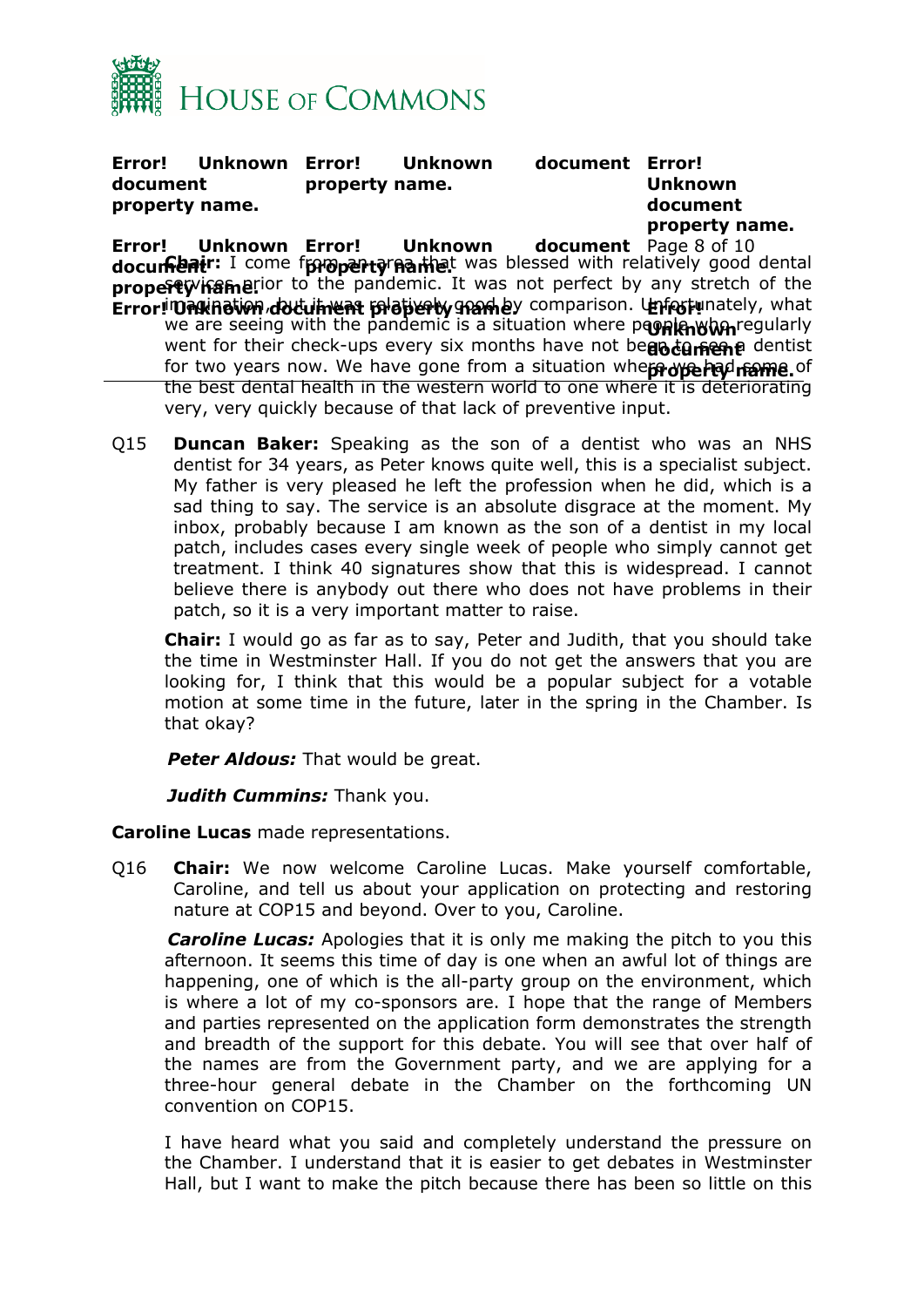

**Error! Unknown document property name. Error! Unknown document Error! property name.**

**Unknown document property name.**

**Error! Unknown** docum<del>ੰ</del> ਵਿਜੇ property nare ow the green groups will be organising to make sure that people **Error! Unknown document ክ⊌ክje**ct in recent**propthey ብዝተie.**hink the interest outside this place is very document Page 9 of 10 **Error! Unknown document property name. Error! Unknown** has been the easiest debate I have ever had to get pe**ople's meme**s on. It **property name.** w**atsk what happens it think we well g**et a good numb**er of p**eople in the Chamber. We have got about 44 people so far signed up to that debate. It was not difficult.

On timing, this delayed biodiversity COP runs from 25 April to 8 May in Kunming in China. I understand the pressure before the February recess. If it were possible after the February recess but before 25 April, that would be lovely.

Q17 **Chair:** So you are really looking between the February recess and the Easter recess.

*Caroline Lucas:* Yes. On the significance of the conference, it is regarded as the most important biodiversity conference in a generation, and it is an opportunity for the UK to build on what it has already said in the Environment Act 2021, particularly its commitment to reverse the decline in species abundance by the end of 2030. I think what was shocking to me was that there had been no debate or ministerial statements on COP15 in the House of Commons. While there are lots of mechanisms for COP26 the climate COP—which is understandable because obviously the UK was the presidency, none the less the Government have said many times that climate and nature are two sides of the same coin and indeed that they want their strategy for the two different COPs to be integrated to some extent. So it does feel really important that we have the opportunity to scrutinise what the Government are planning to take to COP15 and the possibility to work with Ministers to ensure that there is a positive outcome.

A Backbench Business debate, as I say, ahead of Easter recess, would be a really timely moment for MPs to discuss this. It would also make sure that we can really get the best possible pitch from the UK Government going into these international talks.

A very final thing to say, obviously, is the urgency of the issue itself. You won't need me to remind you about just what kind of freefall nature is in at the moment and the amount of pressure there is on this particular COP15 to really come up with something far more ambitious than we have had to date and, crucially, to deliver on it. The last COP in the series came up with a whole set of targets that I do not think any country in the world has come close to meeting, unfortunately. It really is important.

Q18 **Chair:** Okay, thank you very much indeed. If a slot became available immediately prior to the February recess, would you be happy to take that or would you rather wait?